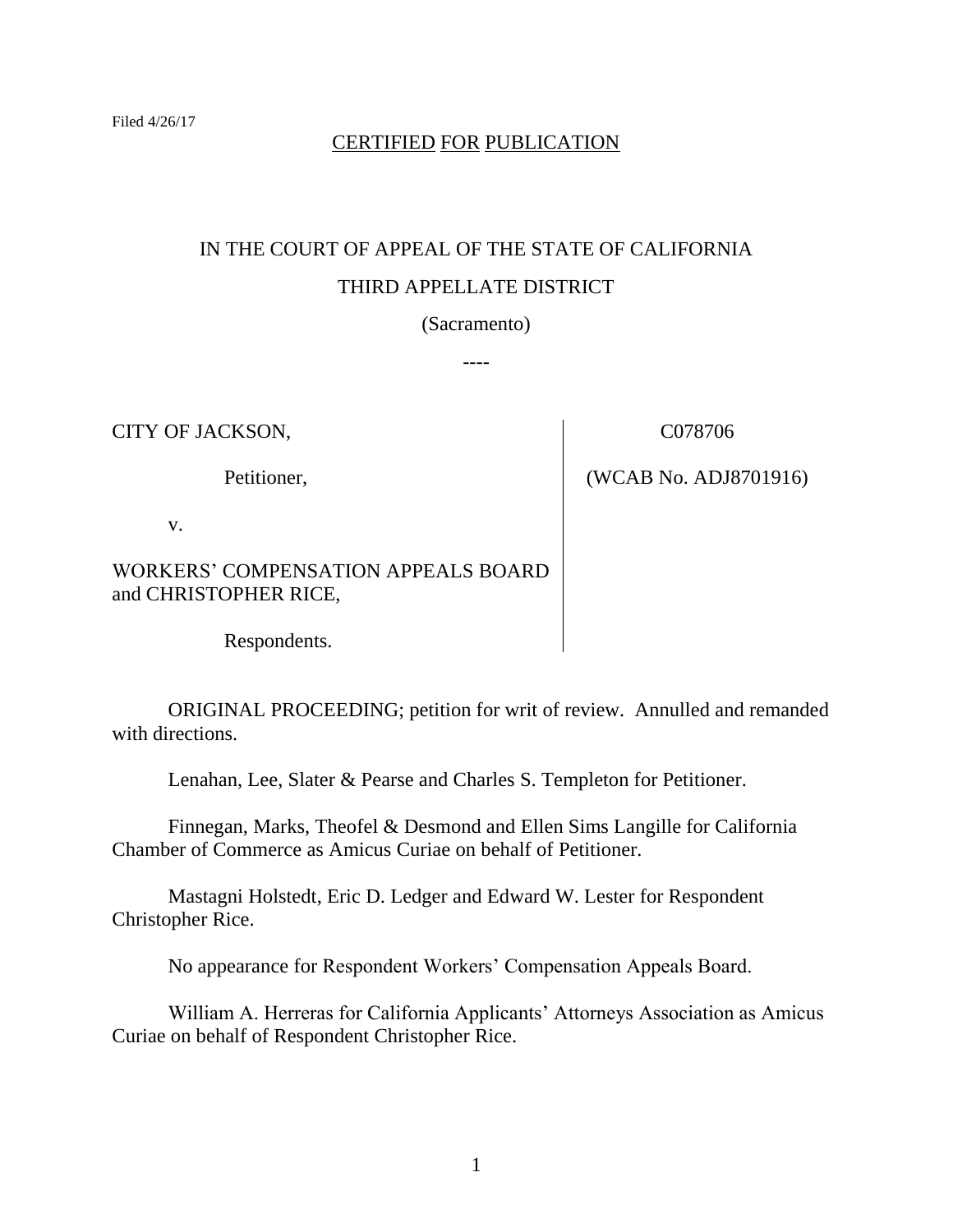In this workers' compensation proceeding we granted the writ of review of the employer, City of Jackson (City), after the Workers' Compensation Appeals Board (Board) disregarded the apportionment determination of the qualified medical evaluator (QME) on the ground the determination was not substantial medical evidence and directed the workers' compensation administrative law judge (ALJ) to make an award of unapportioned disability.

The QME concluded that the employee's disability--neck, shoulder, arm, and hand pain--was caused by cervical degenerative disc disease, and that the disease, in turn, was caused in large part by heredity or genetics. The QME thus assigned causation 49 percent to the employee's personal history, which included, but was not limited to, the genetic cause of the degenerative disease. The ALJ agreed with the QME's apportionment, but the Board did not.

The Board concluded the QME could not assign causation to genetics because that is an "impermissible immutable factor[]." The Board also concluded that by relying on the employee's genetic makeup, the QME apportioned the causation of the injury rather than the extent of his disability. Finally, the Board concluded the QME's determination was not substantial medical evidence.

We disagree with each of the Board's conclusions, and shall annul its order and remand with directions to deny reconsideration.

### FACTUAL AND PROCEDURAL BACKGROUND

Christopher Rice worked for the City as a police officer. He started employment with City as a reserve officer in August 2004, and became full time in 2005. He sustained injury to his neck arising out of and in the course of his employment during the cumulative period ending April 22, 2009, at which time Rice was 29 years old.

Before undergoing neck surgery, Rice was examined by QME Dr. Sloane Blair in November 2011. Dr. Blair examined Rice and reviewed his medical records. Rice's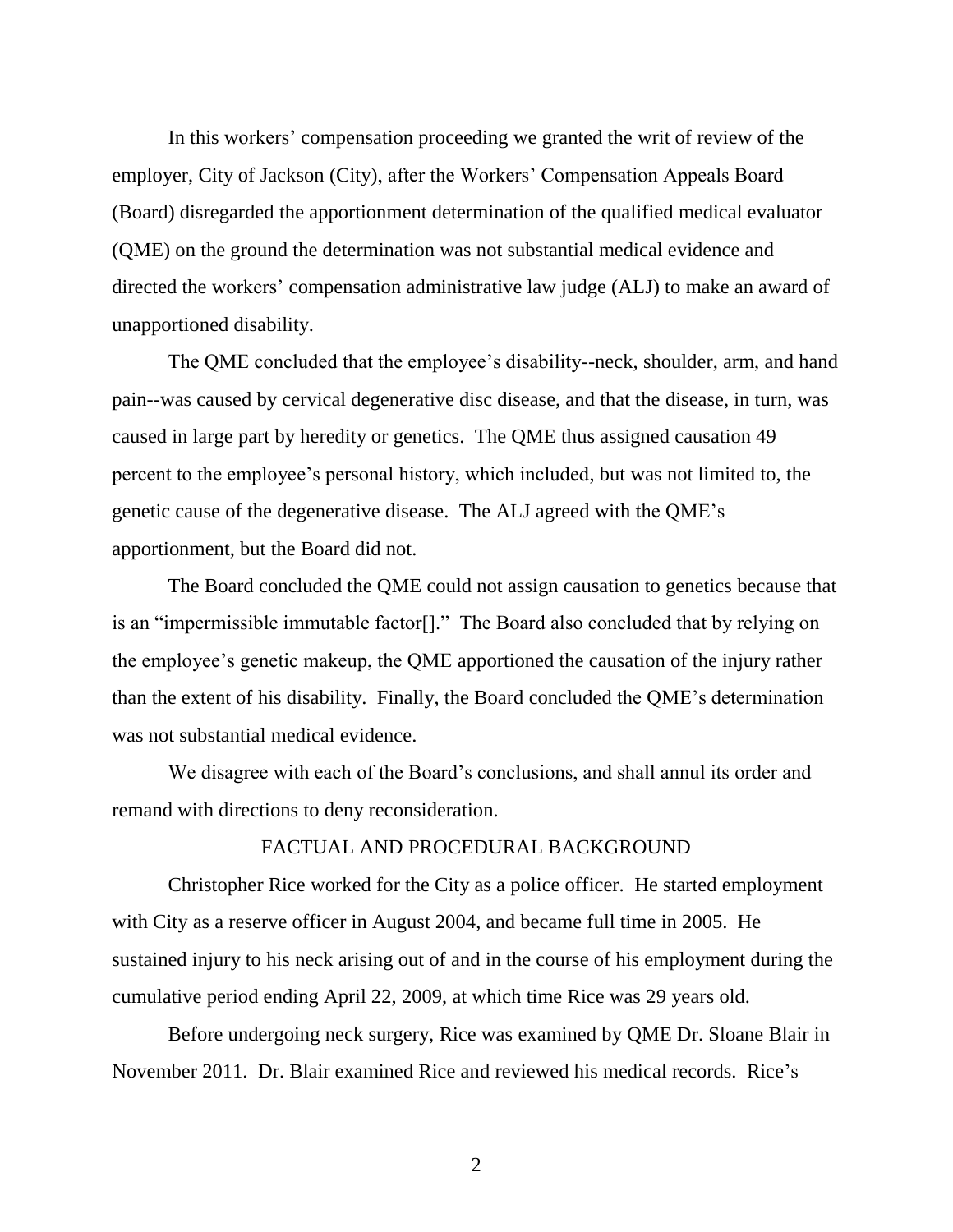injury was cumulative, i.e., he had not suffered an exact or isolated injury.**<sup>1</sup>** Rice and his treating physician believed his pain was a consequence of repetitive bending and twisting of his head and neck.

An X-ray showed degenerative disc disease. Dr. Blair diagnosed Rice with cervical radiculopathy and cervical degenerative disc disease.**<sup>2</sup>**

As is relevant to the issue of apportionment, Dr. Blair found Rice's condition was caused by: (1) his work activities for the City; (2) his prior work activities; (3) his personal activities, including prior injuries and recreational activities; and (4) his personal history, in which category Blair included "heritability and genetics," Rice's "history of smoking," and "his diagnosis of lateral epicondylitis  $[$ (commonly known as tennis elbow)]." Dr. Blair apportioned each factor equally at 25 percent.

Dr. Blair re-evaluated Rice in May 2013 following his neck surgery. Her diagnosis was unchanged and the four causes contributing to the diagnosis were unchanged, but the apportionment was changed. Dr. Blair stated, "Since his evaluation on 11.7.11, there are specific publications that have lent even more support to the causation of genomics/genetics/heritable issues in terms of his injury." Dr. Blair listed three such studies, and stated that because more recent studies supported "genomics as a significant causative factor in cervical spine disability," her apportionment changed to 17 percent, each to Rice's employment with City, previous employment, and personal activities, and 49 percent to his personal history, "including genetic issues."

 $\overline{a}$ 

**<sup>1</sup>** "An injury may be either: (a) 'specific,' occurring as the result of one incident or exposure which causes disability or need for medical treatment; or (b) 'cumulative,' occurring as repetitive mentally or physically traumatic activities extending over a period of time, the combined effect of which causes any disability or need for medical treatment." (Lab. Code, § 3208.1.)

**<sup>2</sup>** Cervical radiculopathy is a "[d]isease or abnormality of a spinal nerve root at its origin in the cervical spine." (1 Schmidt, Attorney's Dict. of Medicine, Illustrated (2010) p. C-175.)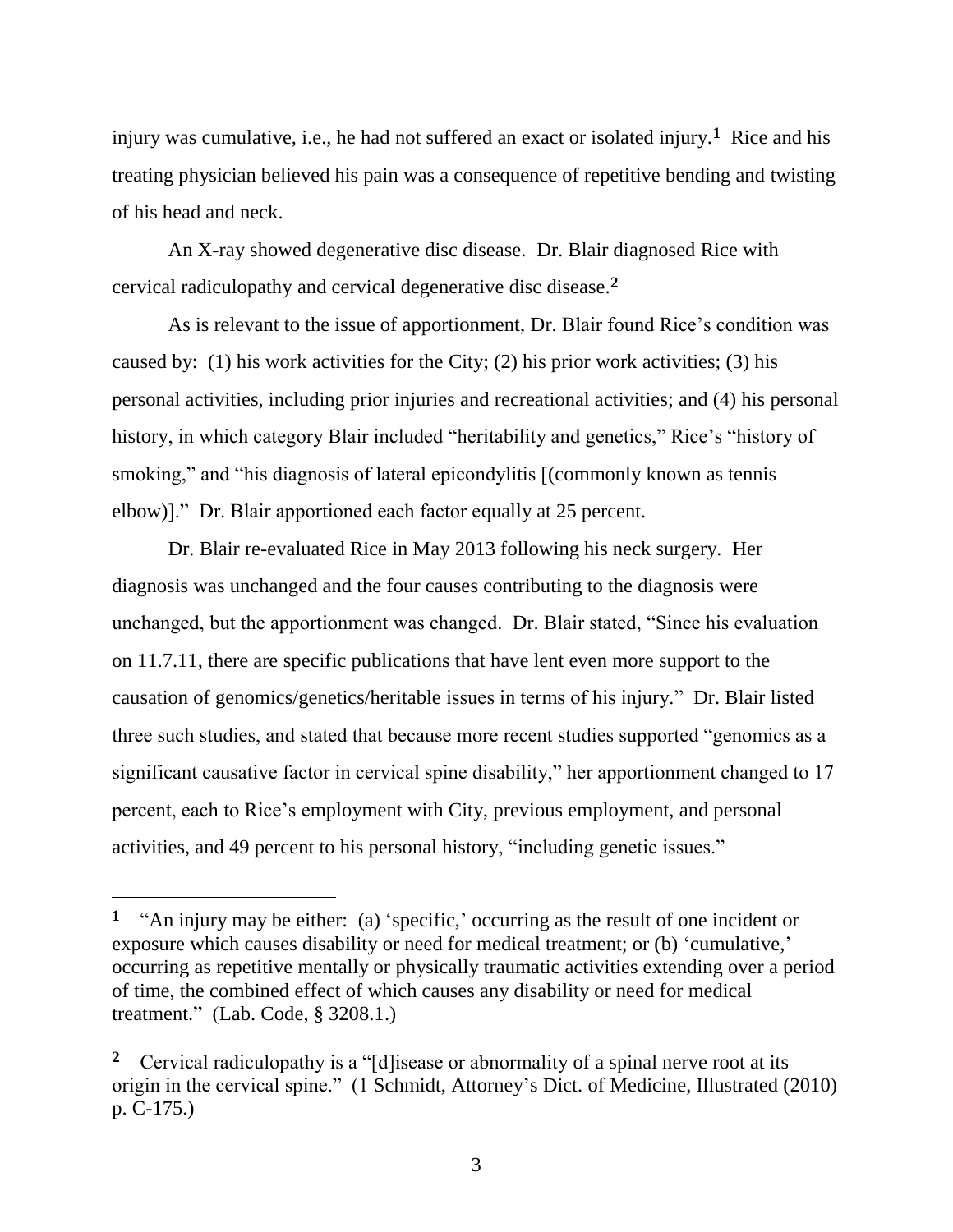In response to questions from Rice's attorney, Dr. Blair prepared a supplemental report, in which she affirmed that she could state "to a reasonable degree of medical probability that genetics has played a role in Mr. Rice's injury," despite the fact that there is no way to test for genetic factors. Citing to the referenced medical studies, Dr. Blair stated that one of them said "heritability was . . . 73 percent in the cervical spine. . . . [S]moking, age, and work are only a small percentage of disc disease and most of it is familial." Another source cited the role of heritability in disc degeneration as 75 percent, and the other stated it was 73 percent. Dr. Blair cited a fourth article that claimed, " '[t]win studies demonstrate that degeneration in adults may be explained up to 75 percent by genes alone.' " The same study found environmental factors to contribute little or not at all. Dr. Blair stated that while these studies supported an apportionment of 75 percent to personal history, she decided to err on the side of the patient in case there was some unknown "inherent weakness" in the study, and decided that 49 percent was the "lowest level that could reasonably be stated." Dr. Blair stated that even without knowing the cause of Rice's father's back problems, the evidence Rice's degenerative disc disease having a predominantly genetic cause was "fairly strong" where there is no clear traumatic injury, as in Rice's case.

The ALJ found that Dr. Blair did not provide "sufficient information to identify the nature of any prior cervical problems and 'how and why' any such problems are related to applicant's current level of permanent disability." Accordingly, the ALJ concluded that Dr. Blair's apportionment 17 percent to prior work activities and 17 percent to prior activities was not based on substantial evidence. This conclusion is not part of this writ proceeding. The ALJ further found City had carried its burden of showing apportionment as to 49 percent attributable to genetic factors, and this is the determination at issue here.

Rice filed a petition for reconsideration before the Board, arguing that the 49 percent apportionment to genetic risk factors was not substantial medical evidence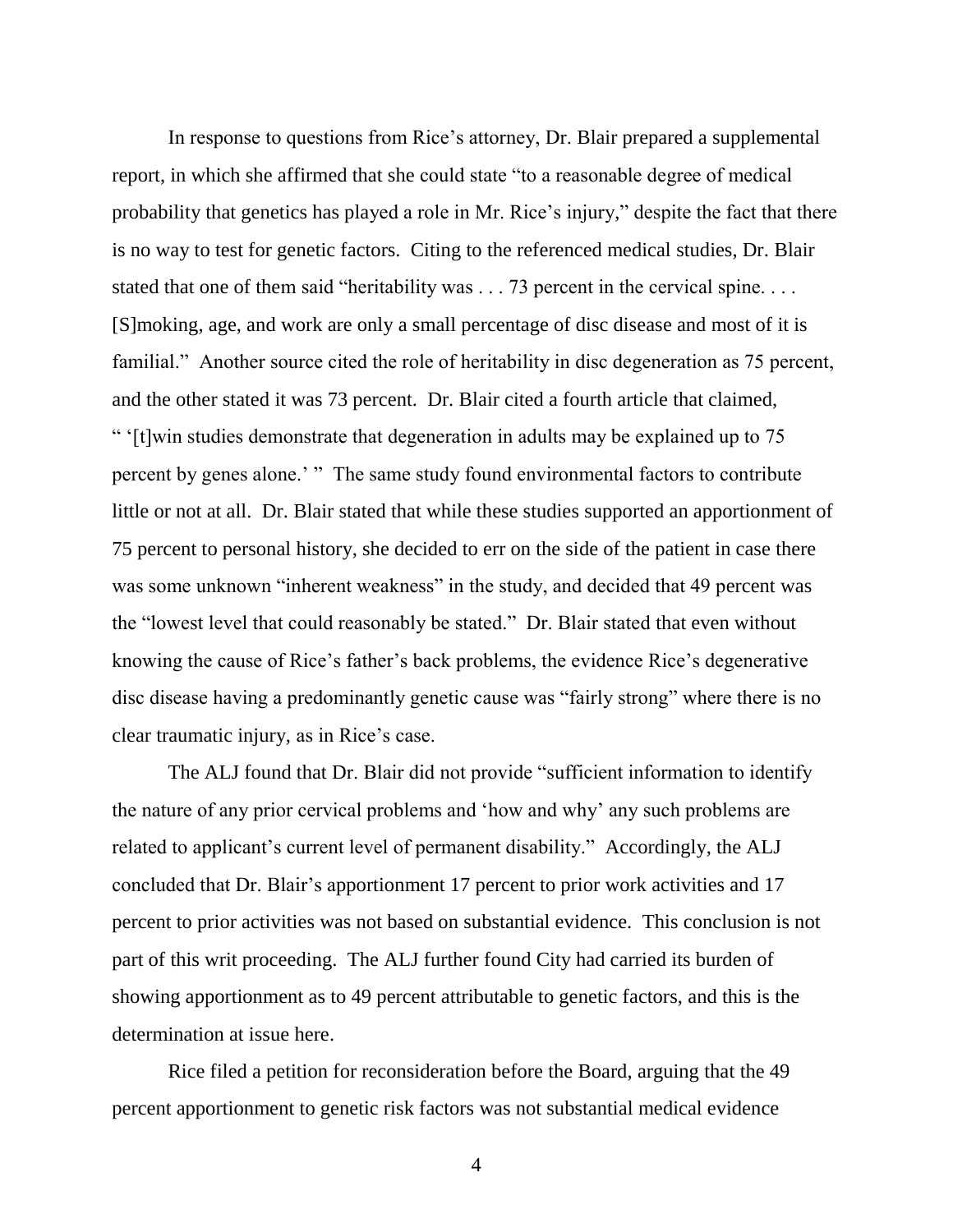because there was no evidence Rice's family had a history of cervical degenerative disc disease, and there was no genetic test for degenerative disc disease. The Board granted the petition for reconsideration and eventually ordered the matter returned to the trial level for an unapportioned award of permanent disability. The Board reasoned that "finding causation on applicant's 'genetics' opens the door to apportionment of disability to impermissible immutable factors. . . . Without proper apportionment to specific identifiable factors, we cannot rely upon Dr. Blair's determination as substantial medical evidence to justify apportioning 49% of applicant's disability to non-industrial factors."

#### DISCUSSION

#### I

## Standard of Review

We review the Board's factual findings for substantial evidence, but we review its legal decisions de novo. (*Department of Rehabilitation v. Workers' Comp. Appeals Bd.* (2003) 30 Cal.4th 1281, 1298; *Le Vesque v. Work's Comp. Appeals Bd.* (1970) 1 Cal.3d 627, 637.) This case turns on the Board's legal decisions.

#### II

Apportionment May Be Properly Based on Genetics/Hereditability

The Board opined without explanation that apportioning causation to " 'genetics' opens the door to apportionment of disability to impermissible immutable factors." We perceive no impermissible apportionment here, and the Board's prior apportionment decisions under similar circumstances belies the validity of its statement.

Prior to 2004, when the Legislature enacted Senate Bill No. 899 (2003-2004 Reg. Sess.), apportionment based on causation was prohibited. (*Brodie v. Workers' Comp. Appeals Bd.* (2007) 40 Cal.4th 1313, 1326 (*Brodie*).) A disability that resulted from both industrial and nonindustrial causes was apportionable only if the nonindustrial portion would have resulted from the normal progression of the nonindustrial disease. (*Ibid*.) This meant employers were liable for the entire disability if the disability arose in part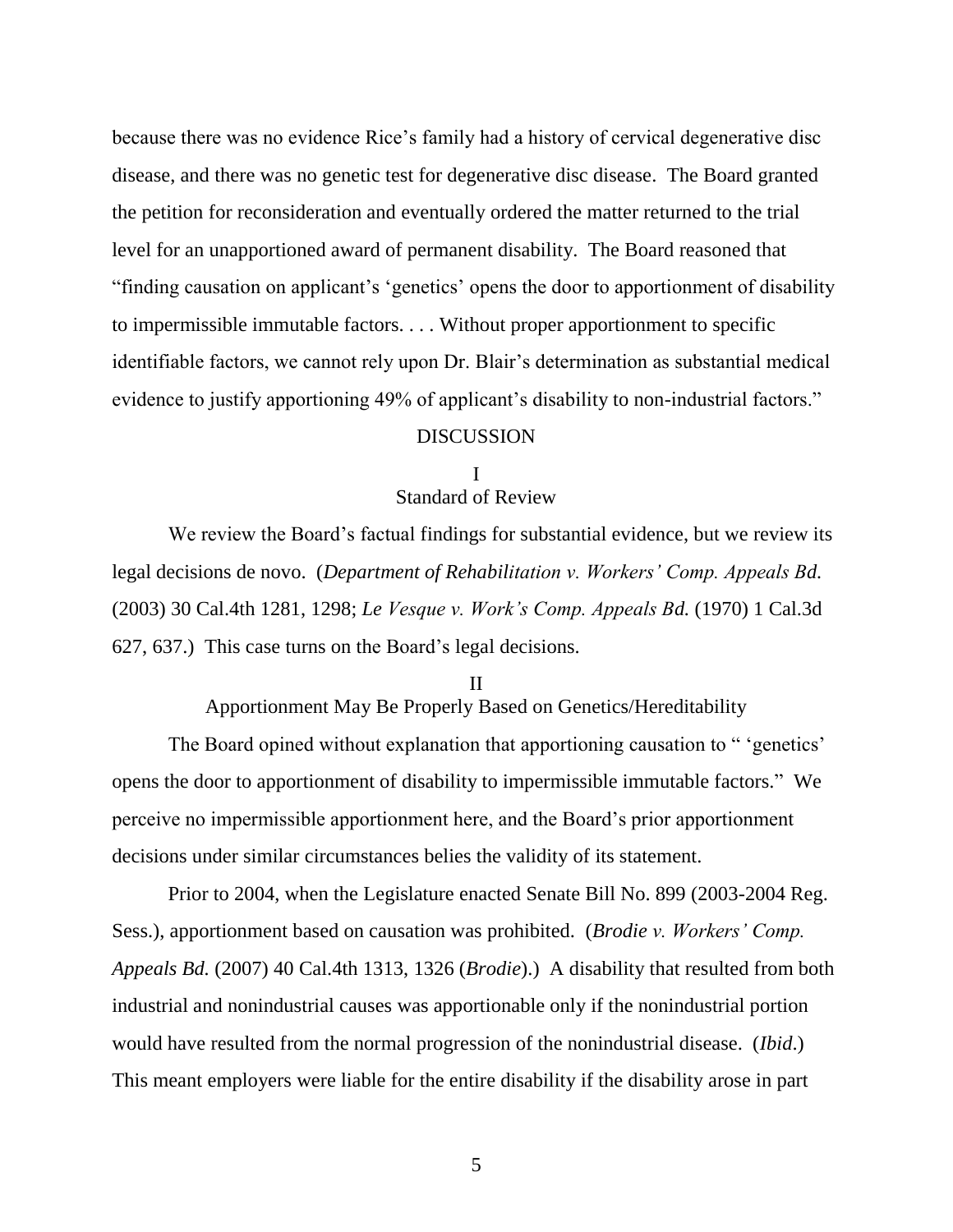from an interaction between an industrial cause and a nonindustrial cause, but the nonindustrial cause alone would not have given rise to a disability. (*Ibid*.) Thus, an employer was liable for the entire disability if an industrial injury aggravated a previously existing nonindustrial condition. (*Ibid*.)

For example, in *Zemke v. Work's Comp. Appeals Bd.* (1968) 68 Cal.2d 794, 796 (*Zemke*), the worker suffered an injury to his back when he lifted a barrel at work. Three doctors agreed that the worker had a preexisting "arthritic condition" that was asymptomatic before the injury. (*Id*. at p. 797.) The doctors variously described the preexisting condition as osteoarthritic changes and degenerative disc disease. (*Id*. at pp. 797-798.) The Board, following the doctors' opinion on apportionment, found that 50 percent of the worker's disability was attributable to the preexisting condition. (*Id*. at p. 797.) The Supreme Court annulled the Board's ruling, holding that, " 'the employer takes the employee subject to his condition when he enters the employment, and that therefore compensation is not to be denied merely because the workman's physical condition was such as to cause him to suffer a disability from an injury which ordinarily, given a stronger and healthier constitution, would have caused little or no inconvenience.' " (*Id*. at p. 800.) *Zemke* was superseded by the enactment of Senate Bill No. 899 (2003-2004 Reg. Sess.). (*Brodie*, *supra*, 40 Cal.4th at p. 1326.)

Since the enactment of Senate Bill No. 899 (2003-2004 Reg. Sess.), apportionment of permanent disability is based on causation, and the employer is liable only for the percentage of permanent disability directly caused by the industrial injury. (*Brodie*, *supra*, 40 Cal.4th at pp. 1324-1325.) Apportionment may now be based on " 'other factors' " that caused the disability, including "the natural progression of a nonindustrial condition or disease, a preexisting disability, or a post-injury disabling event[,] . . . pathology, asymptomatic prior conditions, and retroactive prophylactic work preclusions . . . ." (*Escobedo v. Marshalls* (2005) 70 Cal.Comp.Cases 604, 617-618 (*Escobedo*).) Precluding apportionment based on "impermissible immutable factors"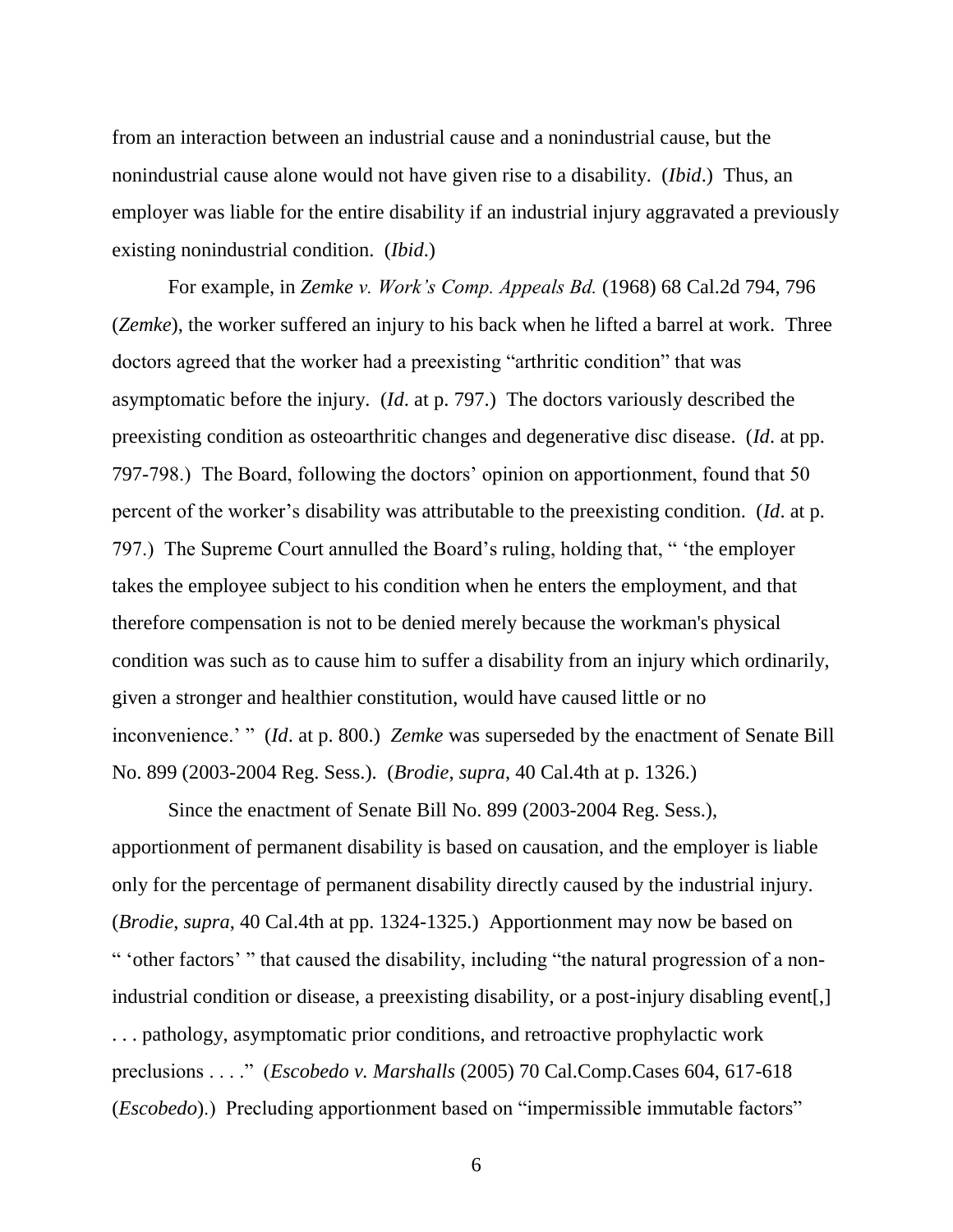would preclude apportionment based on the very factors that the legislation now permits, i.e., apportionment based on pathology and asymptomatic prior conditions for which the worker has an inherited predisposition.

The Board's ruling indicates that it believes "genetics" is not a proper factor on which to base causation. However, since 2004 it has allowed apportionment based on such a factor, even though it may not have used the term "genetics."

In *Kos v. Workers' Comp. Appeals Bd*. (2008) 73 Cal.Comp.Cases 529, 530 the worker developed back and hip pain while working as an office manager. She was diagnosed with "multilevel degenerative disease," and the medical evaluator found that the underlying degenerative disc disease was not caused by work activities, but that the worker's prolonged sitting at work " 'lit up' " her preexisting disc disease. (*Id*. at p. 531.) The medical evaluator testified that the worker's "pre-existing genetic predisposition for degenerative disc disease would have contributed approximately 75 percent to her overall level of disability." (*Ibid*.) Nevertheless, the ALJ found no basis for apportioning the disability. (*Id*. at p. 532.) The Board granted reconsideration and rescinded the ALJ decision. (*Id*. at p. 532.) The Board stated that in degenerative disease cases, it is incorrect to conclude that the worker's permanent disability is necessarily entirely caused by the industrial injury without apportionment. (*Id*. at p. 533.) Thus, in *Kos*, the Board had no trouble apportioning disability where the degenerative disc disease was caused by a "pre-existing genetic predisposition."

In *Escobedo, supra*, 70 Cal.Comp.Cases at pages 608, 609, the ALJ apportioned 50 percent of the worker's knee injury to non-industrial causation based on the medical evaluator's opinion that the worker suffered from " ' "significant degenerative arthritis." " " The Board stated: "In this case, the issue is whether an apportionment of permanent disability can be made based on the preexisting arthritis in applicant's knees. Under pre-[Senate Bill No.] 899 [(2003-2004 Reg. Sess.)] apportionment law, there would have been a question of whether this would have constituted an impermissible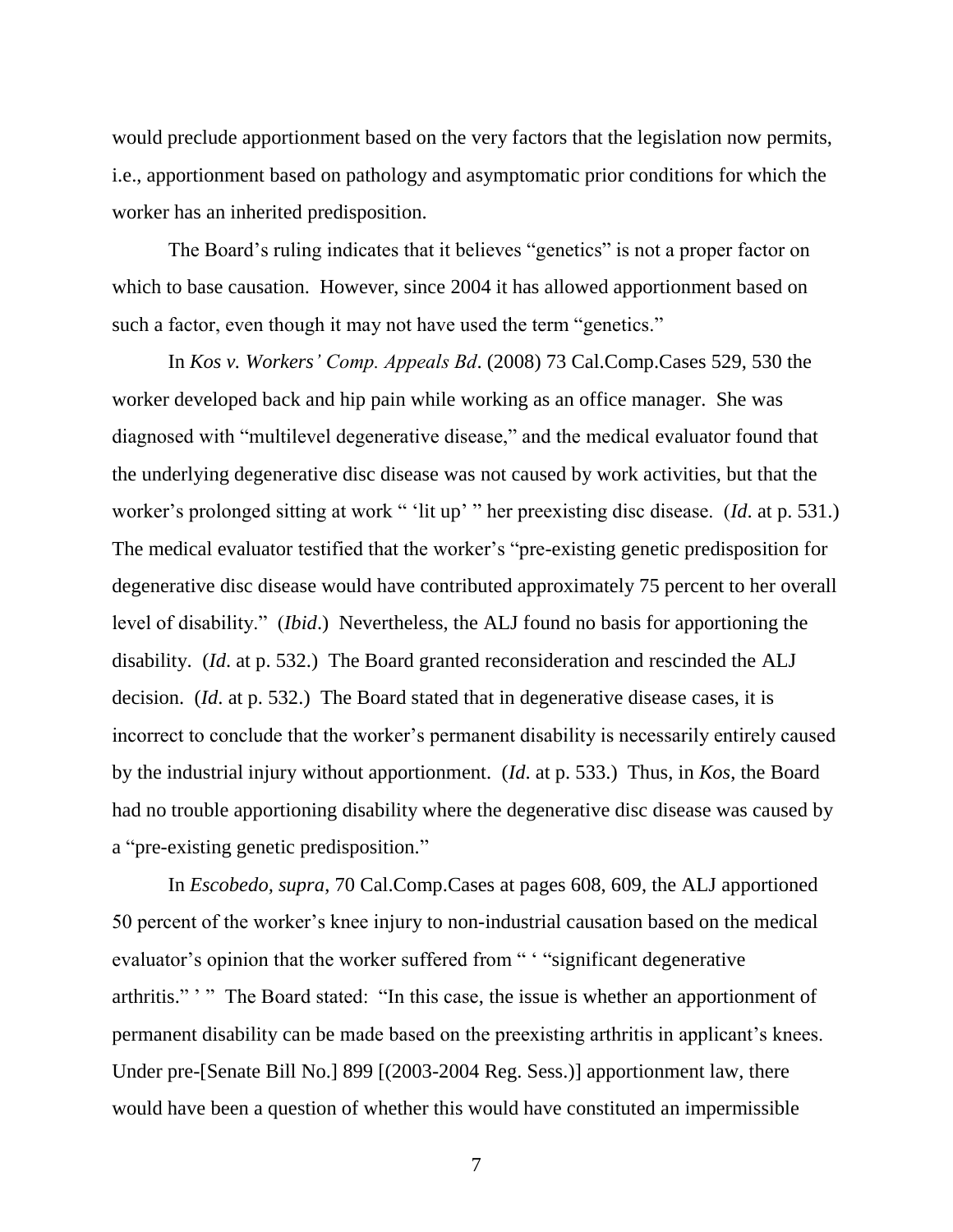apportionment to pathology or causative factors. [Citations.] Under [Senate Bill No.] 899 [(2003-2004 Reg. Sess.)], however, apportionment now can be based on nonindustrial pathology, if it can be demonstrated by substantial medical evidence that the non-industrial pathology has caused permanent disability.  $[\P] \dots [\P] \dots$  Thus, the preexisting disability may arise from any source--congenital, developmental, pathological, or traumatic." (*Id*. at pp. 617-619.) We perceive no relevant distinction between allowing apportionment based on a preexisting congenital or pathological condition and allowing apportionment based on a preexisting degenerative condition caused by heredity or genetics.

In *Acme Steel v. Workers' Comp. Appeals Bd*. (2013) 218 Cal.App.4th 1137, 1139, the medical examiner apportioned 40 percent of the worker's hearing loss to " 'congenital degeneration' " of the cochlea. The ALJ nevertheless refused to apportion the disability, and the Board denied the employer's petition for reconsideration. (*Id*. at pp. 1140-1141.) The Court of Appeal granted the employer's writ of review and remanded the matter to the Board, holding Labor Code sections 4663 and 4664 required apportionment for the nonindustrial cause due to congenital degeneration where substantial medical evidence showed 100 percent of the hearing loss could not be attributed to the industrial cumulative trauma. (*Acme Steel*, at pp. 1142-1143.) Again, we see no relevant distinction between apportionment for a preexisting disease that is congenital and degenerative, and apportionment for a preexisting degenerative disease caused by heredity or genetics.**<sup>3</sup>**

 $\overline{a}$ 

**<sup>3</sup>** The California Applicants' Attorneys Association filed an amicus curiae brief arguing apportionment to genetics is unlawful invidious discrimination pursuant to Government Code section 11135, which prohibits government programs or activities from discrimination on the basis of, inter alia, physical disability or genetic information. We decline to address this argument because it was not raised by petitioner. " 'Amicus Curiae must accept the issues made and propositions urged by the appealing parties, and any additional questions presented in a brief filed by an amicus curiae will not be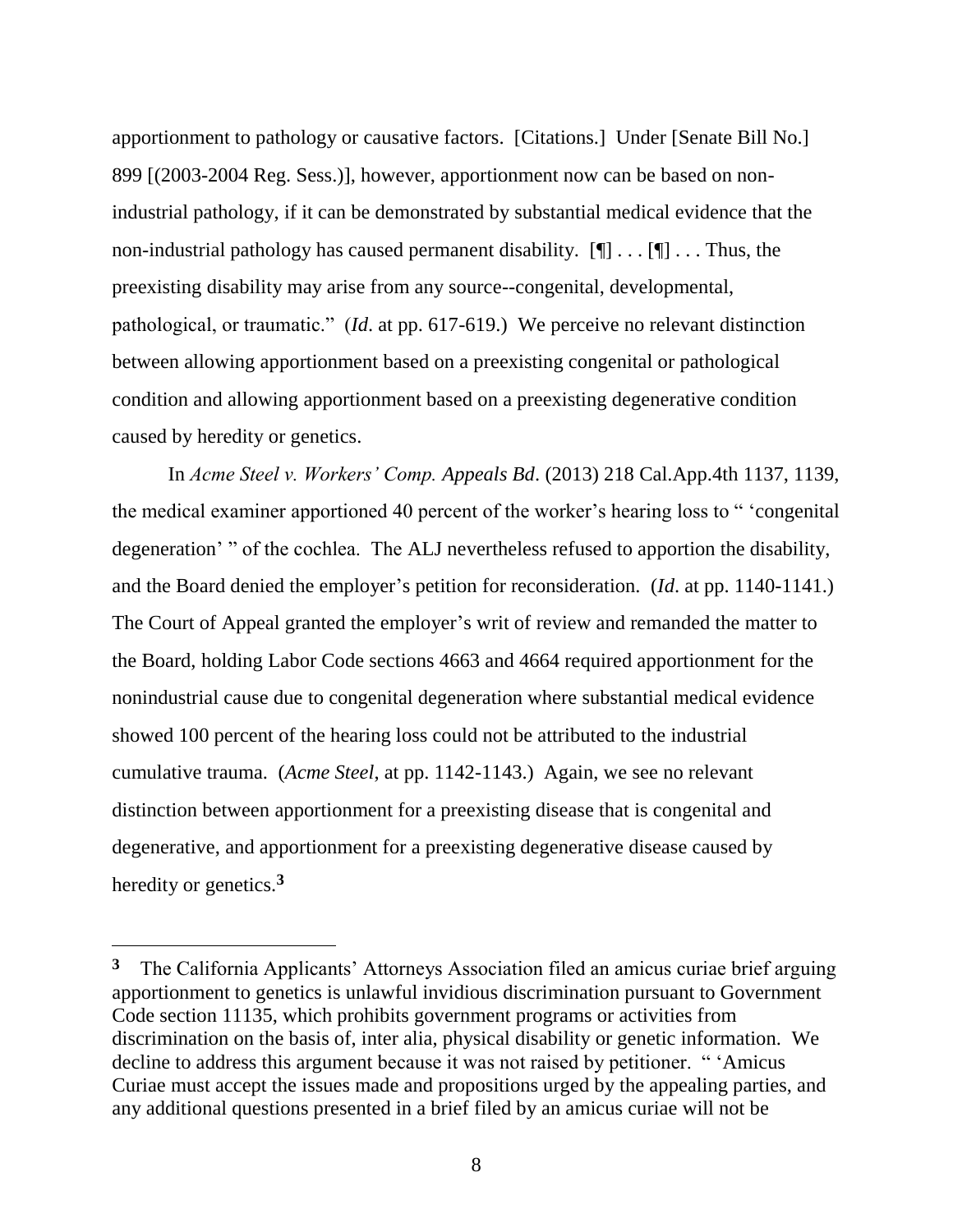# III Dr. Blair Properly Apportioned Disability

The Board's opinion stated: "[R]elying upon applicant's genetic makeup leads Dr. Blair to apportion the causation of applicant's injury rather than apportionment of the extent of his disability." The facts of this case do not support the Board's legal conclusion.

Labor Code section 4663, subdivision (a) provides: "Apportionment of permanent disability shall be based on causation." In *Escobedo*, *supra*, 70 Cal.Comp.Cases at page 611, the Board came to the obvious conclusion that causation in this context means causation of the permanent disability. The Board stated that "the percentage to which an applicant's *injury* is causally related to his or her employment is not necessarily the same as the percentage to which an applicant's *permanent disability* is causally related to his or her injury." (*Ibid*.)**<sup>4</sup>** While this might be true, Dr. Blair's analysis was not mistaken in this case.

"Disability" as used in the workers' compensation context includes two elements: "(1) actual incapacity to perform the tasks usually encountered in one's employment and the wage loss resulting therefrom, and (2) physical impairment of the body that may or may not be incapacitating." (*Allied Compensation Ins. Co. v. Industrial Acci. Com.* (1963) 211 Cal.App.2d 821, 831.) Permanent disability is " ' "the irreversible residual of an injury," ' " and permanent disability payments are intended to compensate for physical loss and loss of earning capacity. (*Brodie, supra*, 40 Cal.4th at p. 1320.) Here, Dr. Blair

considered.' [Citations.] Otherwise, amicus curiae, rather than the parties themselves, would control the issues litigated." (*Lance Camper Manufacturing Corp. v. Republic Indemnity Co.* (2001) 90 Cal.App.4th 1151, 1161, fn. 6.)

 $\overline{a}$ 

<sup>4</sup> In a later case, the Board recognized that just because causation of the injury is not necessarily the same as causation of the disability does not mean the two *cannot* be the same. (*Kos*, *supra*, 73 Cal.Comp.Cases at p. 533.)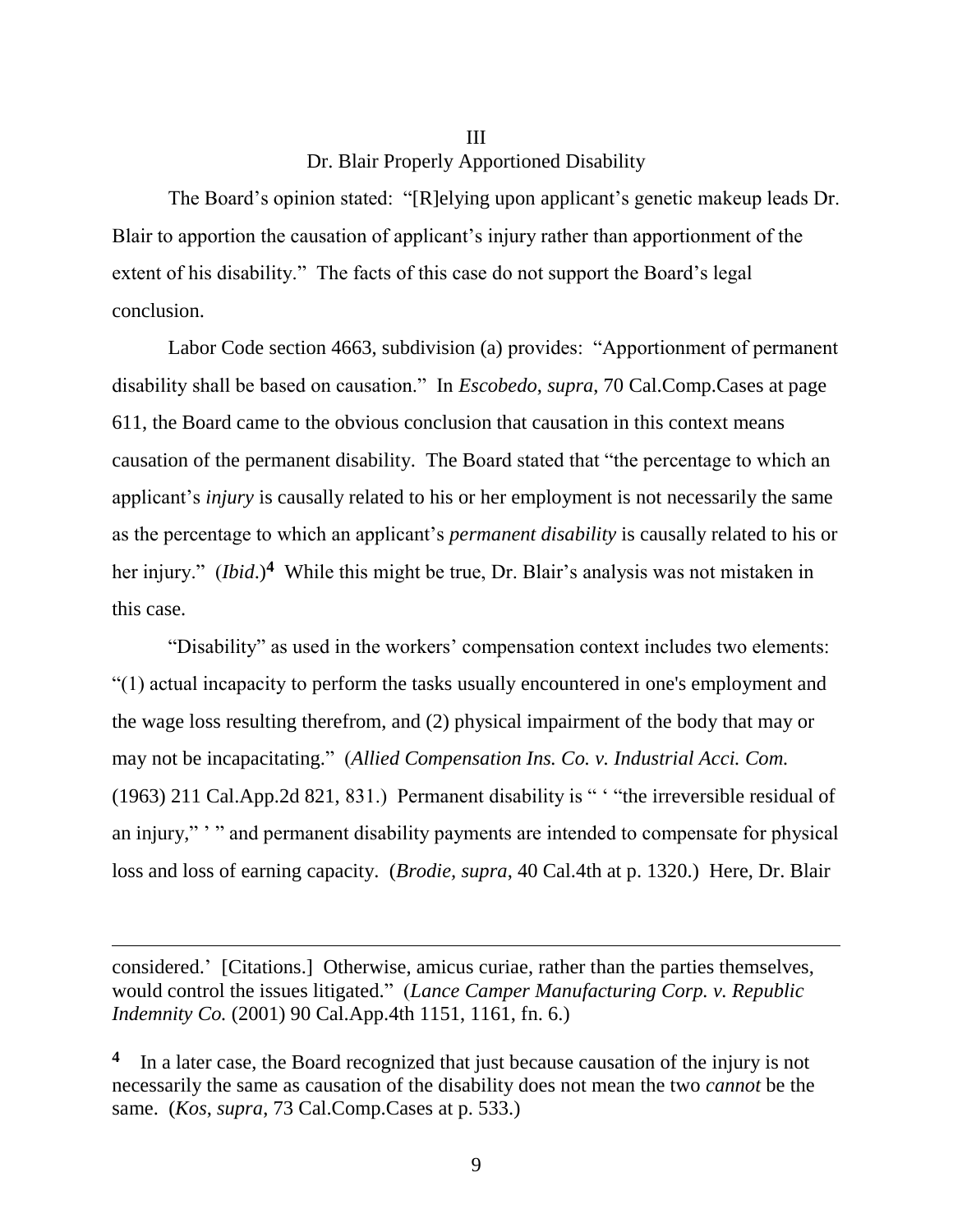identified Rice's disability as neck pain and left arm, hand, and shoulder pain, which prevented him from sitting for more than two hours per day, lifting more than 15 pounds, and any vibratory activities such as driving long distances. All of these activities were included in Rice's job description.

Rice's *injury*, on the other hand, was a cumulative injury, which Dr. Blair stated Rice acknowledged was not an exact or isolated injury, but which he believed was a consequence of repetitive motion primarily resulting from his employment. Thus, the injury was repetitive motion. Dr. Blair did not conclude, as the Board apparently determined, that the repetitive motion (the injury) was caused by genetics. Rather, Dr. Blair properly concluded that Rice's *disability*, i.e., his debilitating neck, arm, hand, and shoulder pain preventing him from performing his job activities, was caused only partially (17 percent) by his work activities, and was caused primarily (49 percent) by his genetics. Contrary to the Board's opinion, Dr. Blair did not apportion causation to injury rather than disability.

#### IV

Dr. Blair's Opinion Is Based on Substantial Medical Evidence

The Board found that Dr. Blair's report did not suffice as "substantial medical evidence to justify apportioning 49% of [Rice's] disability to non-industrial factors." We disagree.

Substantial evidence is relevant evidence a reasonable mind might accept as adequate to support a conclusion. (*Braewood Convalescent Hospital v. Workers' Comp. Appeals Bd*. (1983) 34 Cal.3d 159, 164.) In *Escobedo, supra*, 70 Cal.Comp.Cases at page 620*,* the Board opined that in order for a medical opinion to constitute substantial evidence, it must be predicated on reasonable medical probability. It must also set forth the reasoning behind the physician's opinion. (*Id*. at p. 621.) In the context of an apportionment determination, the opinion must "disclose familiarity with the concepts of apportionment, describe in detail the exact nature of the apportionable disability, and set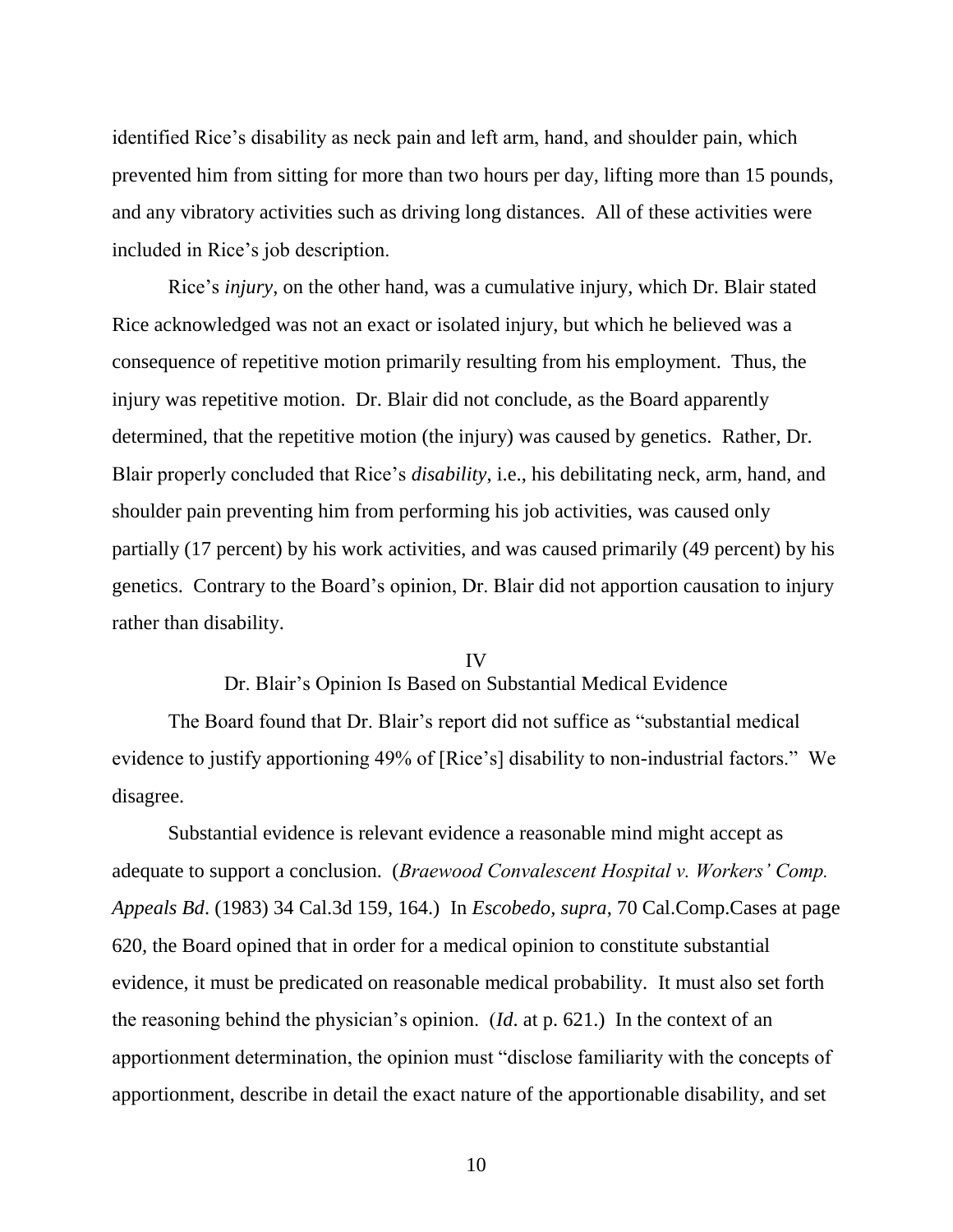forth the basis for the opinion, so that the Board can determine whether the physician is properly apportioning under correct legal principles." (*Ibid*.) A medical opinion must be framed in terms of reasonable medical probability, must not be speculative, must be based on pertinent facts and on adequate examination and history, and must set forth the reasoning in support of its conclusions. (*Ibid*.) A medical report is not substantial medical evidence "if it is based on facts no longer germane, on inadequate medical histories or examinations, on incorrect legal theories, or on surmise, speculation, conjecture, or guess." (*Id*. at p. 620.)

Dr. Blair's diagnosis was that Rice's disability was the result of cervical radiculopathy and cervical degenerative disc disease. The apportionment determination that is relevant here is that part of the causation that Dr. Blair listed as "personal history." Dr. Blair initially apportioned 25 percent of the cause of disability to personal history. Her explanation was that studies indicate that heredity and genetics are significant causes of degenerative diseases of the spine, such as that exhibited by Rice. Dr. Blair also included in the personal history category Rice's history of smoking and previous diagnosis of lateral epicondylitis.

In a supplemental report, Dr. Blair stated that there is evidence in the literature that repetitive activity "has a link to degenerative disease." She stated that some of his work activities could be associated "with work-related repetitive causation," thus work-related activities could not be eliminated as a potential cause.

In a subsequent, postsurgical evaluation, Dr. Blair opined that the causes of Rice's disability remained the same, but the apportionment had changed. It changed because Dr. Blair became aware of three medical publications, which she named, that indicated the role of heredity in causing degenerative disc disease was greater than Dr. Blair previously realized. Because of these publications, Dr. Blair apportioned 49 percent of Rice's disability "to his personal history, including genetic issues, and 17 percent each to his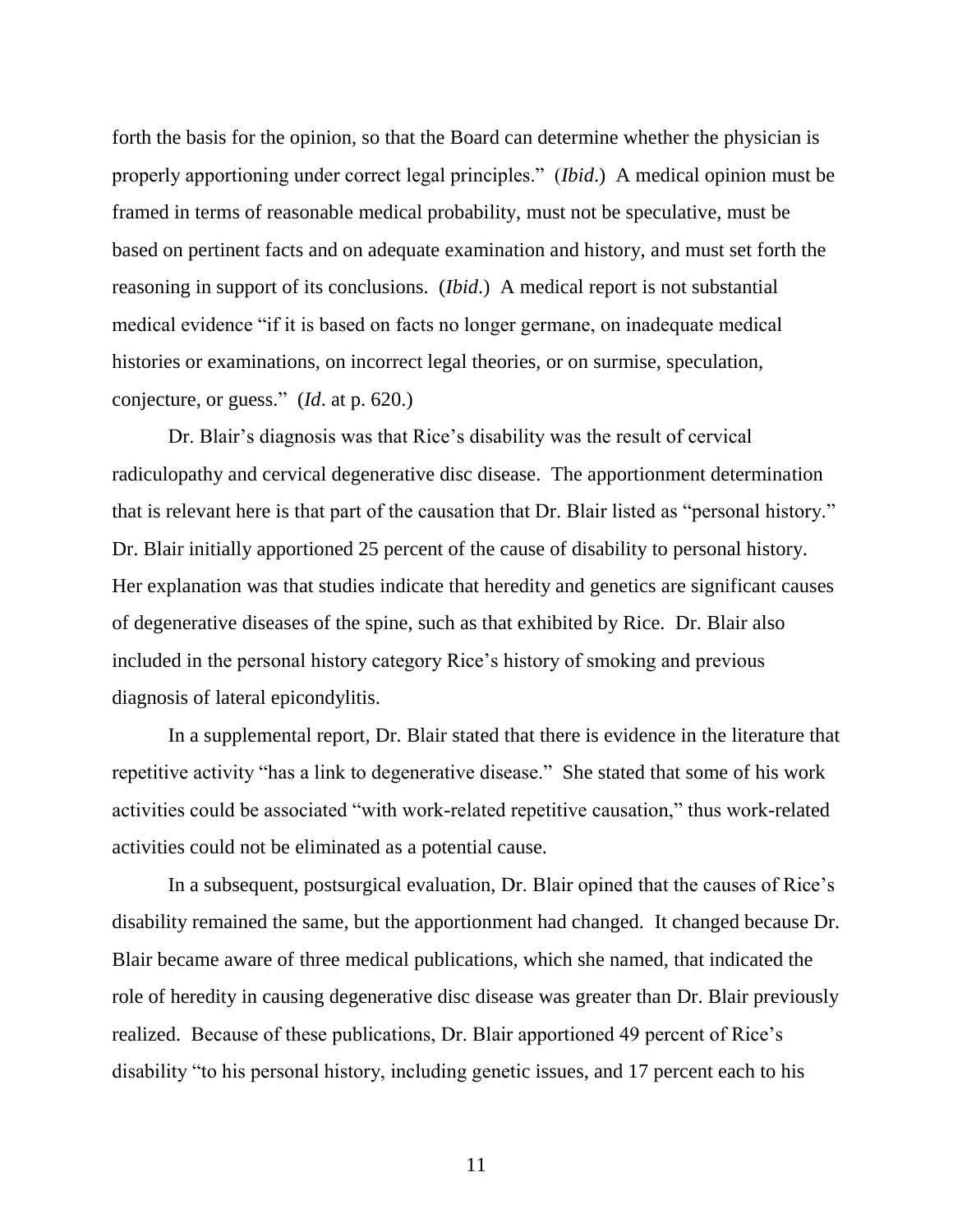employment with the City of Jackson, his previous employment history, and his personal injuries."

Dr. Blair attempted to explain her change of apportionment in a subsequent supplement report. She was asked how she could state to a reasonable degree of medical probability that genetics played a role in Rice's injury. She responded that she could do so because medical studies showed that the role of "heritability" in degenerative disc disease had been found to be between 73 and 75 percent. One of the studies, which was conducted using twins, found: " 'In comparison, suspected environmental factors were found to contribute little (e[.]g. physical loading, cigarette smoking, age[,] 2-7 percent variation) or not at all (e[.]g. whole body vibration associated with exposure to motor vehicle use).['] . . . '[t]here is some variation with respect to the level of the spine, but the effects are small compared with the ability to predict degenerative changes based on family data.'"

Dr. Blair stated that, given the medical literature, "... I think I can say to a reasonable degree of medical probability that genetics has played a role in Mr. Rice's injury. In fact, I think that your counterparts on the other side of this issue could come back to me and essentially say that I have not ascribed a significant enough percentage to that amount. However, I always try and err on the side of the patient. . . . In my effort to err on the side of the patient, I decided against .63, .73, 73, 74, 75 percent because of perhaps some inherent weaknesses in the study, although I really do not know of any, and the fact that there are multiple sources does not really indicate any, but nevertheless, . . . I decided on 49 percent as the lowest level that could reasonably be stated." Dr. Blair went on to say that even without researching Rice's family history, "the evidence is fairly strong that there is predominantly genetic causation, unless there is a clear traumatic injury, which, in Mr. Rice's case, there was not."

Rice incorrectly asserts that "Dr. Blair concluded that genetics plays a role in approximately 63-75 percent of degenerative disc disease cases." Dr. Blair's findings do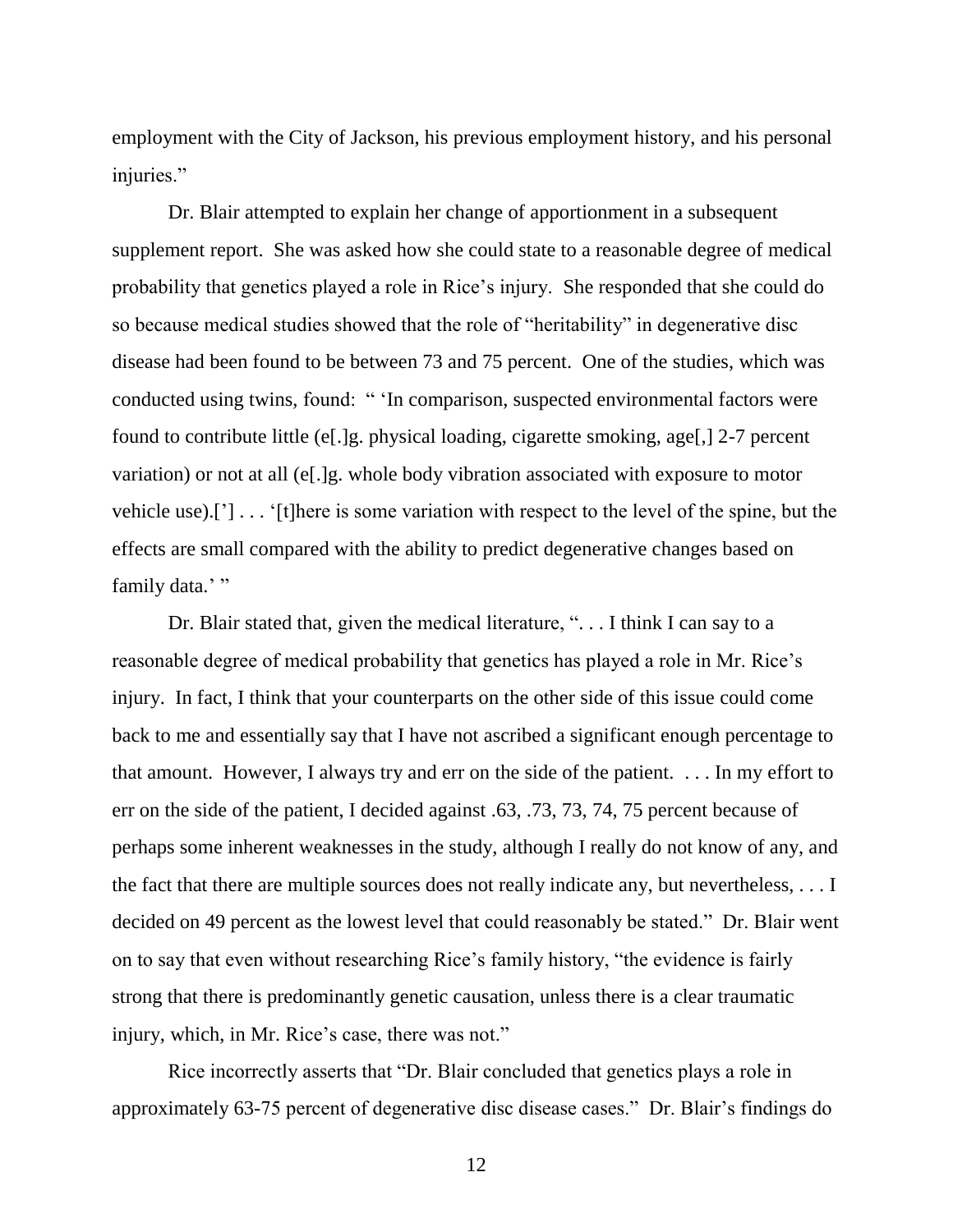not indicate that approximately 75 percent of degenerative disc disease *cases* are caused wholly by genetics, the other approximately 25 percent of *cases* being caused wholly by other factors. Instead, she indicated that degenerative disc disease in adults " 'may be explained up to 75 percent by genes alone.' " In other words, *every* case of degenerative disc disease in adults is caused in part by genetics or heredity, and the other part by other factors. This is also the reason that Rice's claim that Dr. Blair's opinion lacked evidentiary support is wrong. Rice argues Dr. Blair cannot have known his degenerative disc disease was caused by genetics because she never researched his familial medical history. It was unnecessary for Dr. Blair to conduct such an analysis because her research indicated that genetics or heredity was a majority factor in *all* cases of degenerative disc disease. This explains Dr. Blair's response to Rice's attorney's request that Dr. Blair consider a hypothetical in which one patient has cervical degenerative disease caused by genetics and the other one has the disease caused by environmental factors. She responded that such a hypothetical situation would never be seen in practice and that the assumption was not reasonable.

Dr. Blair's reports meet all of the requirements of *Escobedo*. Dr. Blair expressly stated that confidence in her opinion was predicated on reasonable degree of medical probability. Dr. Blair gave the reasoning behind her opinion--the published medical studies--and even named the studies and the pages relied upon. Her opinion disclosed familiarity with the concept of apportionment. Labor Code section 4663 states that apportionment is based on causation, and that "[a] physician shall make an apportionment determination by finding what approximate percentage of the permanent disability was caused by the direct result of injury arising out of and occurring in the course of employment and what approximate percentage of the permanent disability was caused by other factors . . . ." (Lab. Code, § 4663, subd. (c).)

Dr. Blair's reports reflect an understanding that apportionment is based on the cause of the disability, and the necessity of determining what percentage was caused by